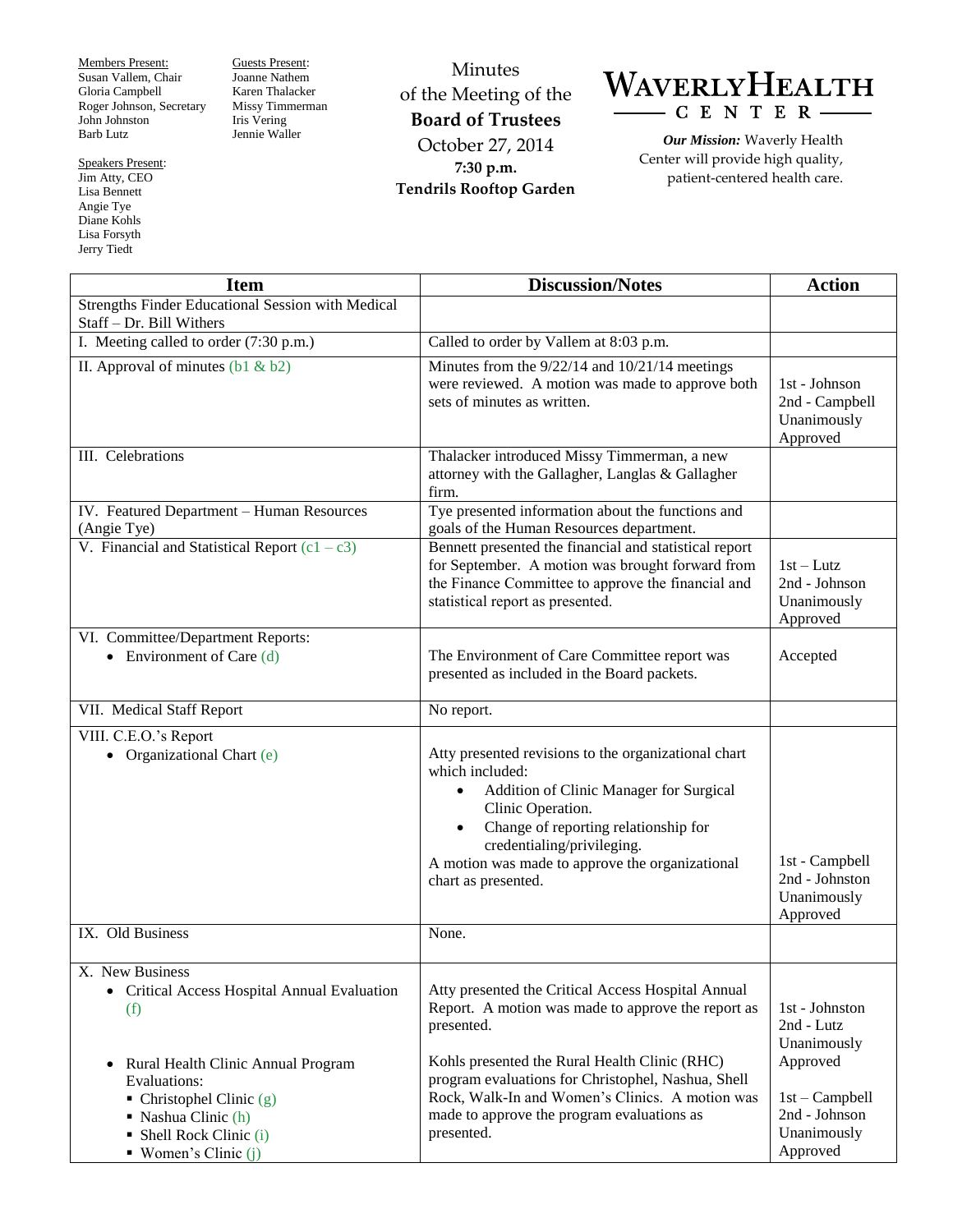| WIPFLI Agreement (k)                                                                                                                                                                                         | Bennett presented a three year agreement with<br>WIPFLI for cost report preparation. A motion was<br>made to approve the agreement as presented.             | 1st - Lutz<br>2nd - Johnson<br>Unanimously             |
|--------------------------------------------------------------------------------------------------------------------------------------------------------------------------------------------------------------|--------------------------------------------------------------------------------------------------------------------------------------------------------------|--------------------------------------------------------|
| • Biomedical Agreement                                                                                                                                                                                       | Bennett presented a three year agreement for<br>biomedical services with UHS. Discussion was held<br>regarding the proposals received and the services       | Approved                                               |
|                                                                                                                                                                                                              | provided under the agreement. A motion was made<br>to approve the agreement with UHS as presented at<br>an annual cost of \$623,865.                         | 1st - Johnson<br>2nd - Lutz<br>Unanimously<br>Approved |
| • Request for Privileges:<br>Teresa Isaacson, ARNP - Active, Family<br>Practice, WHC                                                                                                                         | Privileging items were presented as individually<br>listed at left. All files have been reviewed by the<br>Executive Committee of the Medical Staff. The     |                                                        |
| • Marcy McIntosh, MD - Consulting,<br>Radiology, RCI                                                                                                                                                         | Executive Committee recommends approval. A<br>motion was made to approve all privileging items as<br>individually considered and recommended by the          | 1st - Johnston<br>2nd - Lutz<br>Unanimously            |
| • Provisional Appointment to Medical Staff:<br>• Amber Weber, ARNP - Active, Family<br>Practice, WHC                                                                                                         | Executive Committee of the Medical Staff.                                                                                                                    | Approved                                               |
| • Privilege Updates:<br>• LaDawna Myrmo, CNM - Addition of<br>approved VBAC candidates; requires co-<br>management with supervising physician<br>• David Jensen, MD - Addition of sentinel<br>node injection |                                                                                                                                                              |                                                        |
| New/Revised Policies & Procedures: None                                                                                                                                                                      | There were no new or revised policies.                                                                                                                       |                                                        |
| Finance Committee (1)                                                                                                                                                                                        | Bennett reported that the Finance Committee met on<br>$10/23/14$ . Minutes from this meeting and the $9/22/14$<br>meeting were included in the Board packet. |                                                        |
| " Capital Request - Portable Fetal Monitor -<br>Philips Avalon FM30 (11)                                                                                                                                     | Bennett presented a capital request for a portable<br>fetal monitor - Philips Avalon FM30 at a cost not to<br>exceed \$13,991.                               |                                                        |
| Capital Request - Philips Xcelera Upgrade<br>(12)                                                                                                                                                            | Bennett presented a capital request for Philips<br>Xcelera R4 upgrades and extensions at a cost not to<br>exceed \$48,012.38.                                |                                                        |
| • Capital Request – Stryker Camera & Light<br>Cord $(13)$                                                                                                                                                    | Bennett presented a capital request for a Stryker<br>camera and light cord at a cost not to exceed<br>\$12,052.26.                                           |                                                        |
|                                                                                                                                                                                                              | A motion was brought forth from Finance<br>Committee to approve the budgeted capital requests<br>as presented.                                               | 1st - Johnson<br>2nd - Lutz<br>Unanimously<br>Approved |
| • Charity Care                                                                                                                                                                                               | There were no applications for charity care.                                                                                                                 |                                                        |
| Planetree Update                                                                                                                                                                                             | Forsyth reported that we had 5participants attend the<br>Planetree Annual Conference earlier this month.                                                     |                                                        |
| • iPad Replacement                                                                                                                                                                                           | Tiedt presented options for iPad replacement for<br>Board members. Consensus of the Board was to<br>select the iPad Air utilizing wifi.                      |                                                        |
| XI. Closed Session                                                                                                                                                                                           | A motion was made to move into closed session at                                                                                                             | 1st - Johnston                                         |
| Iowa Code Chapter 21.5.1(1) - Closed session to                                                                                                                                                              | 8:40 p.m. for the purpose identified at left.                                                                                                                | 2nd - Campbell                                         |
| discuss patient care quality and process improvement<br>initiatives in a meeting of a public hospital or to                                                                                                  |                                                                                                                                                              | Unanimously<br>Approved                                |